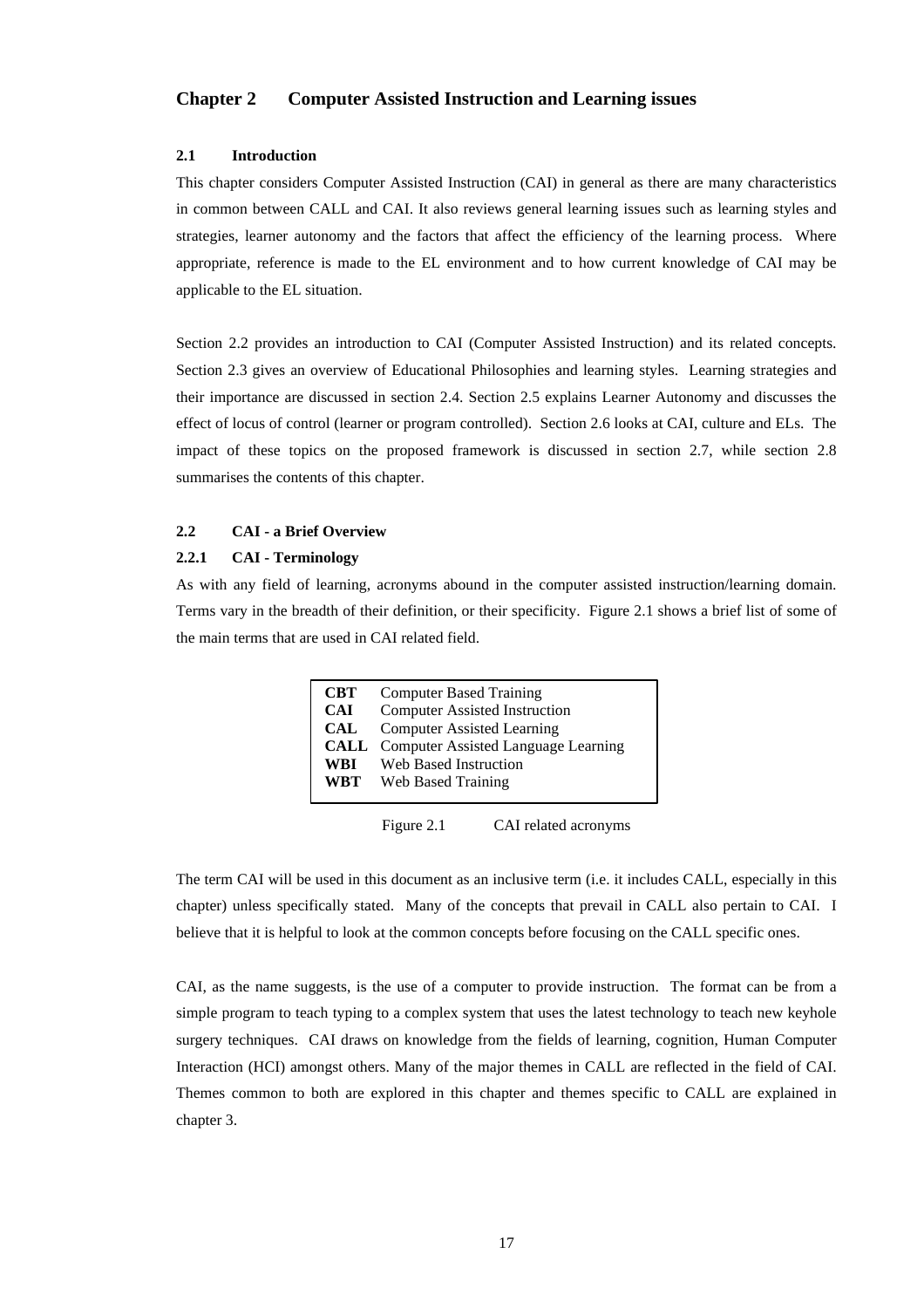## **2.2.2 History**

CAL started in the 1950s and 1960s, mainly in the USA. Pioneers such as Suppes (Stanford University), Kemeny and Kurtz (BASIC, 1960s (Kemeny and Kurtz, 1968, 1985)) and Bitzer (PLATO, University of Illinois (Hart, 1981, 1995)) were among the first to use a computer as part of the learning process. The early CAI programs were rudimentary by today's standards, with mainly text-based interfaces. Bitzer was one of the first to realise the importance of graphics and sound in the teaching process. Initially, CAI programs simply tried to teach a particular topic without a basis on any particular educational philosophy. The TICCIT (Time-Shared Interactive Computer Controlled Information Television - (Merrill, 1983; 1988)) at the Brigham Young University was based on a specific instructional framework that dictated the actual hardware. The Logo project (Papert, 1980; 1993) was probably the first CAL system that was based on a specific learning approach (the experimental, discovery learning approach). More detail on the history of CALL is given in History (2000) and Levy (1997).

#### **2.2.3 Benefits of CAI**

l

CAI brings with it several potential benefits as a teaching/learning medium. These include self-paced learning, self-directed learning, the exercising of various senses and the ability to represent content in a variety of media.<sup>1</sup> As these topics will be explored in greater detail throughout this document, only a brief overview will be given here. Although CAI has not been studied in the EL community situation, many of the benefits in the general CAI context should also be available in the EL one.

With self-paced learning, learners can move as slowly or as quickly as they like through a program. If they want to repeat some task or review some material again, they can do so as many times as they choose. The program will not tire or complain about repetitions. Learners can skip over a topic if information is already known, making the learning process more efficient.

With self-directed learning, learners can decide what they want to learn and in what order. As will be shown later in this chapter, learners have different learning styles and use different learning strategies. Various studies (Entwistle, 1981; Schmeck 1988; Ford and Chen, 2001) have shown that when learners can learn in a way that suits them, improvements in the effectiveness of the learning process normally ensue.

Humans are multi-sensory animals. The more senses through which we receive information, the easier it is to remember. According to Fletcher (1990), people remember 20% of what they hear, 40% of what they see and hear and 75% of what they see, hear and do. The fact that the computer can exercise various senses and present information in a variety of media can enhance the learning process.

Meskill and Mossop (1997) report that computers encourage learning as they provide a stimulating environment and promote enthusiasm. Computers may help the reticent student who is afraid to make mistakes in a classroom situation (Chun, 1994; Meskill and Swan, 1996). They are good for online reference which useful in a language learning situation (for example, online dictionaries (Leffa, 1992))

 $1$  Ancillary benefits, such as freeing up teacher time, will not be discussed here.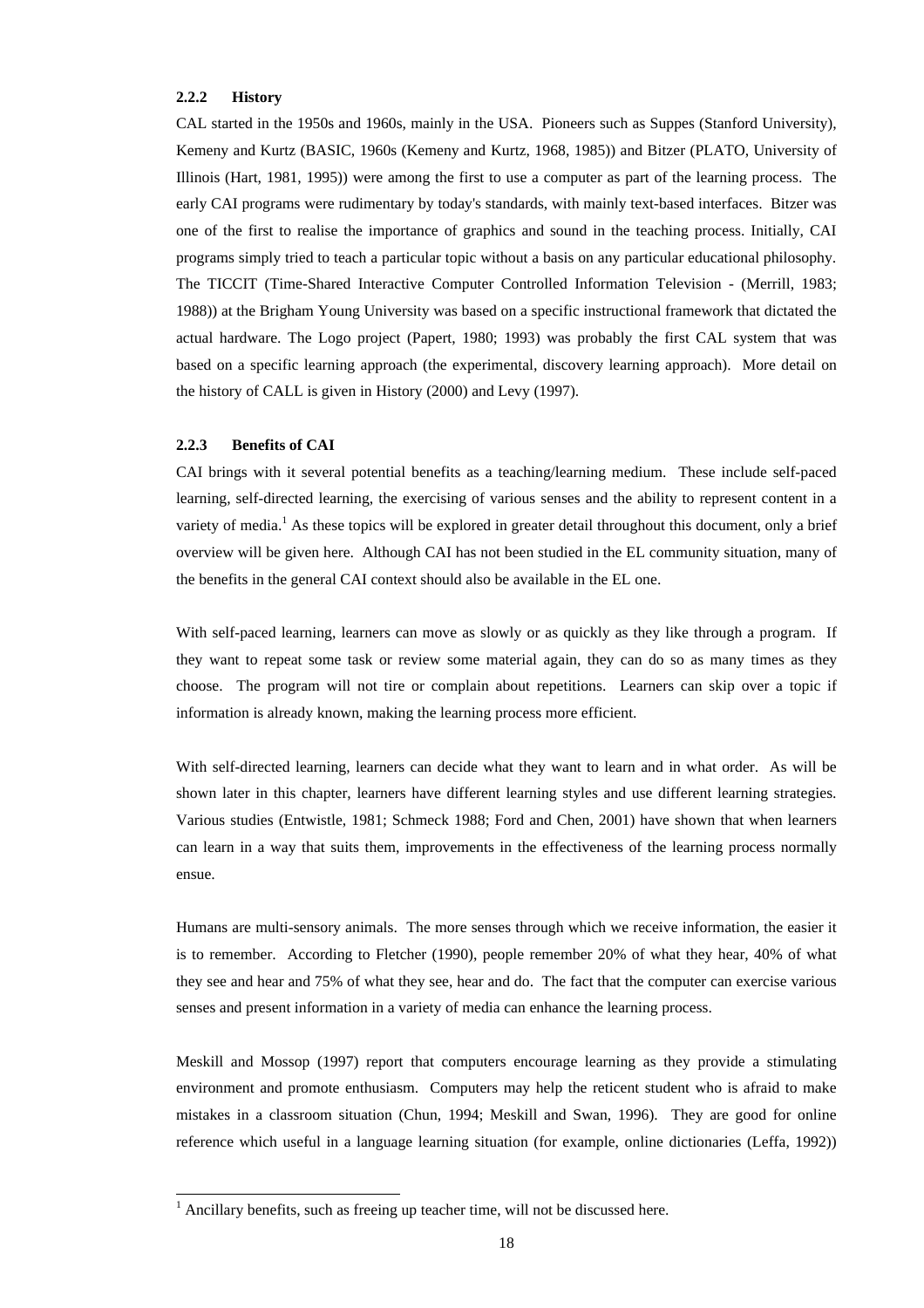and can cater for students of different abilities. Also, the ability to provide quicker (and perhaps more directed) feedback is a further benefit of CAI.

# **2.2.4 CAI is Not Perfect**

CAI is not without its problems. With self-access programs, learners can be left on their own too much and may feel overwhelmed by the information and resources available. On the other hand, there may be too much direction from the computer if classroom methods are transferred to the computer. Section 2.5 discusses the issue of Learner Autonomy and Learner Control.

Dawson (1997) states that the tendency to use multimedia "gimmicks" should be avoided and that due attention must be paid to current theories on language acquisition. However, this does not mean that multimedia should be avoided. Some researchers (Levy, 1997; Meskill and Mossop, 1997) believe that meaningful multimedia practices are possible and can result in more learning. Malfunctioning equipment can not only result in lost time but also create a negative attitude towards CAI. While the ability to follow links in a Web-based learning system can be of benefit, learners may lose time in navigation.

CAI is not yet a mature field. While various CAI models exist, not all CAI programs offer all the benefits of CAI. Sometimes what is theoretically advocated is not implemented in practice (either due to lack of knowledge or technological unfeasibility). Sometimes, the effective or good practices are not easy to identify. Continuing research will help to advance the field of CAI. One interesting research area is that of Web-based Adaptive Educational Systems (WAES), where the system adapts to the learner, providing different levels of information, help and feedback (Brusilovsky, 2000).

# **2.2.5 Types of CAI**

CAI systems fall into two basic types: tutor or tool (Levy, 1997), although the term CAI often refers to computer tutors. In the tutor classification, the computer has the information to be learnt and controls the learning environment. A CAI tool enhances the teaching process, usually by focusing on one particular learning task and aiming to improve it.

Within the tutor classification, there are four modes: drill and practice, tutorials, simulations and games (Gloor, 1990). Drill and practice (also known as "Drill and Kill") is suited to the behaviourist model, with repeated practice on lower-level cognitive skills. Although often frowned upon, it can be useful in certain contexts. The tutorial mode is probably one of the most common ones within CAI. In this mode, the computer presents the information, guides the learner through the system, allows the learner to practise and then assesses the learner.

In simulation mode, the learner works with a simulation of the real world. Simulation is used where it is not practical or feasible to provide the learning in "real-life" (for example, pilot training). In games mode, there is generally a competitive element (e.g. time constraints or a race). The idea is to reinforce knowledge that the learner is assumed to have. While it is often more difficult to develop CAI programs in the simulation and games modes, learners tend to find them entertaining and challenging.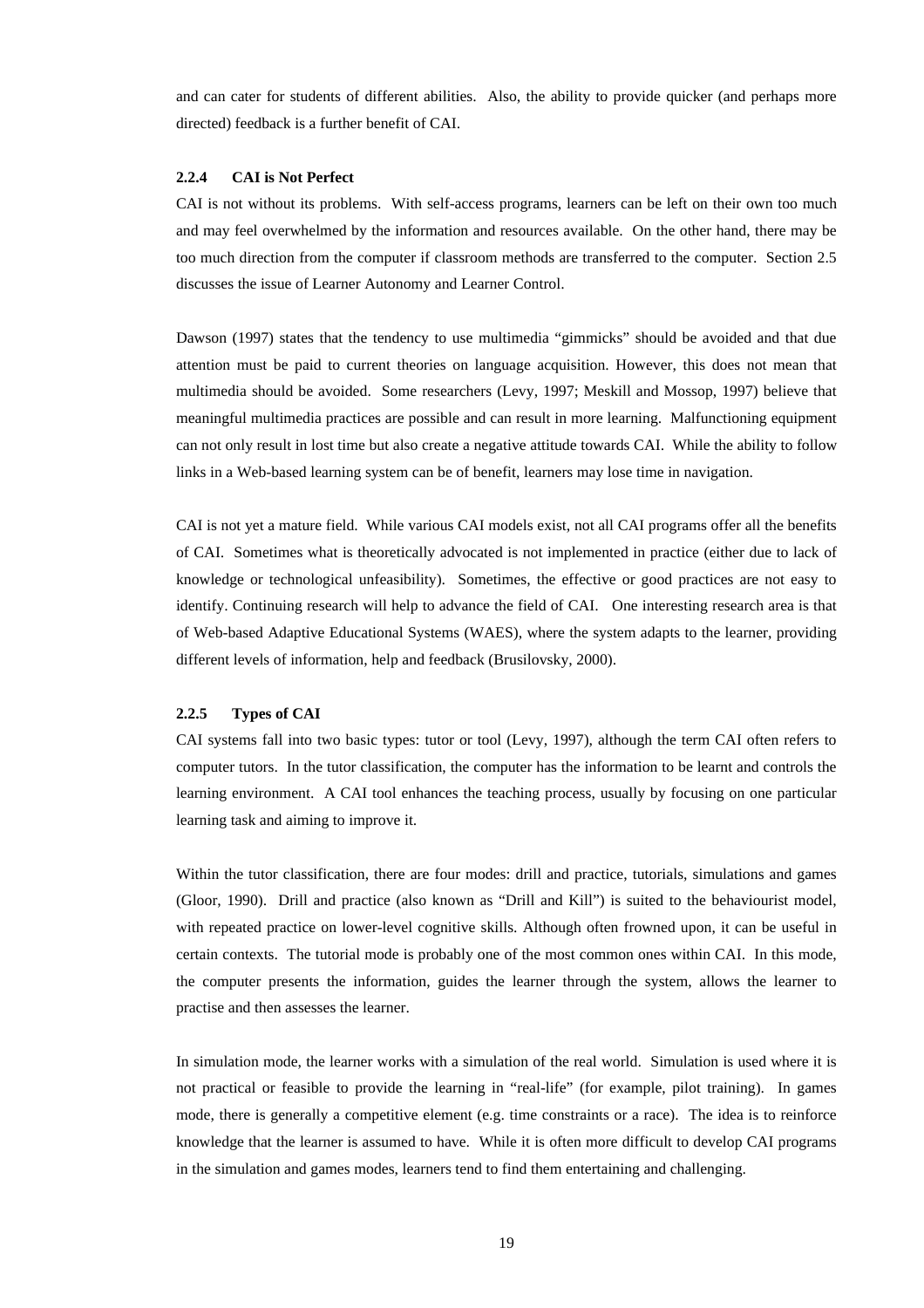### **2.2.6 CAI - Does it Work?**

It is still unclear exactly what type of instruction is suitable or preferable in a given situation. However, several findings for CAI are generally accepted. CAI students have improved attitudes to the learning process (Bielefeldt et al., 1997). Students using CAI have performed moderately better than the control group (using various testing methodologies) (Kulik et al., 1984). They take about 30% less time to complete their tasks (Fletcher et al., 1990). Schmitt (1990) reports that CAI is at least as effective as non-computer based instruction. Kosakowski (1998) summarises the observed benefits of CAI, which are:

- the effective use of educational technology for drill and practice of basic skills (Kulik, 1994),
- that students learn more, and more rapidly in CAI courses (Kosakowski, op. cit.),
- that the complex multimedia technologies available give learners have more control over the learning process,
- that students feel more successful, are more motivated to learn and have increased self confidence and self esteem (Bialo and Sivin-Kachala, 1996),
- that teachers and administrators can use computers and information technologies to improve their roles in the education process.

# **2.2.7 Testing the Effectiveness of CAI**

Tests to evaluate the effectiveness of CAI usually follow the psychometric tradition. This involves using standardised proficiency tests to measure the effects of instructional programs or methods on student learning outcomes and comparing the results. In the psychometric tradition, there will typically be two groups of students: one group will use a CAI program and the control group will be taught in the traditional classroom setting. Sometimes a pre-test is carried out whereby each group is examined on knowledge before partaking in the learning process. At the end of the instruction period, the two groups undertake a test to determine what has been learnt. This type of evaluation of the CAI process is perhaps the most common because it follows traditional methods and is easiest and least labour intensive to perform.

However, it has been recognised that the psychometric tradition alone cannot fully analyse CAI effectiveness as it is often too simplistic. With interaction analysis (Chaudron, 1988), the interaction between the learner and the CAI program is observed. Interaction analysis can be either pedagogicallymotivated or psycholinguistically-motivated. Pedagogically-motivated research tries to determine what works. What resources does the learner use? Is the program being used in the way that the designer intended? Psycholinguistically-motivated research aims to find out what learning strategies learners use.

Clark (1987), however, argues that any learning gain cannot be unambiguously attributed to the use of computers. He claims that it is very difficult to separate the computer from the other variables such as practice and reinforcement that affect the learning process. However, as it is generally agreed that CAI programs are at least as effective as traditional methods, it will be assumed that they are of benefit, especially where the traditional methods may not be available.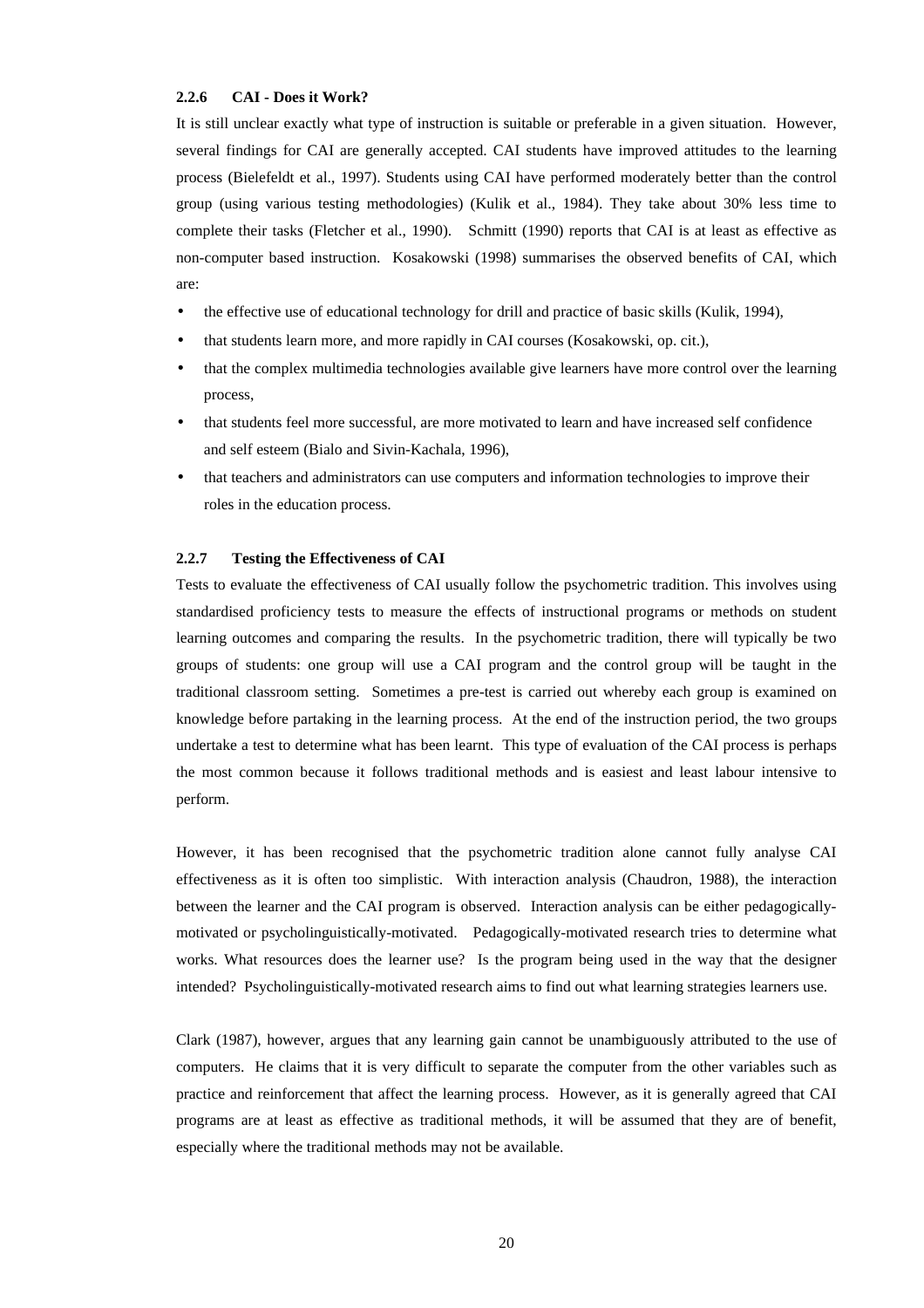# **2.3 Learning, Education Philosophies and Learning Styles**

One of the criticisms of CAI in general is that it sometimes tends to focus on what is technologically possible, without taking into consideration pedagogical issues. This section briefly reviews the topic of Educational Psychology, learning style and learning strategies. For a more detailed review, see Doyle (1999). Second Language Acquisition (SLA) provides insight into how learners learn second languages and the impact of different learning situations on the language learning process. SLA is important in the field of CALL and is discussed further in chapter 3.

Definitions of what learning is abound and it is difficult to find one that scholars agree with. Mayer (1982, p. 1040) defines learning as a "relatively permanent change in a person's knowledge or behaviour due to experience". Chance (1988) defines learning as that which occurs when information is understood and remembered by an individual, and can be presented in various ways. However, Cantania (1992) suggests that determining that learning has occurred and what has been learnt may depend on one's perspective.

# **2.3.1 Educational Psychology**

Connor et al. (1999) report that CAI should be based on educational theory, otherwise the learning is left to chance. Although there are no clearly defined boundaries between the various different educational psychologies, there are four basic groups. Behavioural psychology (Skinner, 1968) focuses only on objectively observable behaviours and discounts mental activities. The cognitive model (Merrill, 1991) holds the view that knowledge is constructed and is not simply a learned response. This model considers the active mental processing that occurs and the setting (individual, group and environment) when acquiring knowledge. The constructivist approach (Jonassen, 1991) considers the nature of knowledge, the mental activities of learners and how knowledge develops in learning. In this model, learners use their intuitions to link prior understanding and new knowledge, which can be acquired by new experiences and interaction with the physical world. The humanist psychology of Maslow (1954) and Rogers (1969) is complex and based on personality. It is founded on generally accepted principles of human nature (Merriam and Caffarella, 1991) and argues that learning occurs as a result of intrinsic motivation and reflection on personal experience.

The behavioural psychological model fits well with lower-level learning activities such as rote learning, while at the higher end of the spectrum, for more complex learning tasks, the humanist model works better. Many of the available CAL applications focus on the lower-level learning activities and in some respects could be deemed to fall into the behavioural model. The behavioural model has fallen out of favour for many years because its assumptions are deemed to be too simplistic. However, as more experience is gained with CAI and better technology becomes available, CAI applications based on more advanced educational psychologies have been developed.

### **2.3.2 Learning Style**

There is no one clear definition of what constitutes a learning style. Each model groups learners according to different criteria, but a common theme is that people with different styles have different approaches to learning. One generally accepted definition is that of Curry (1987). His model is known as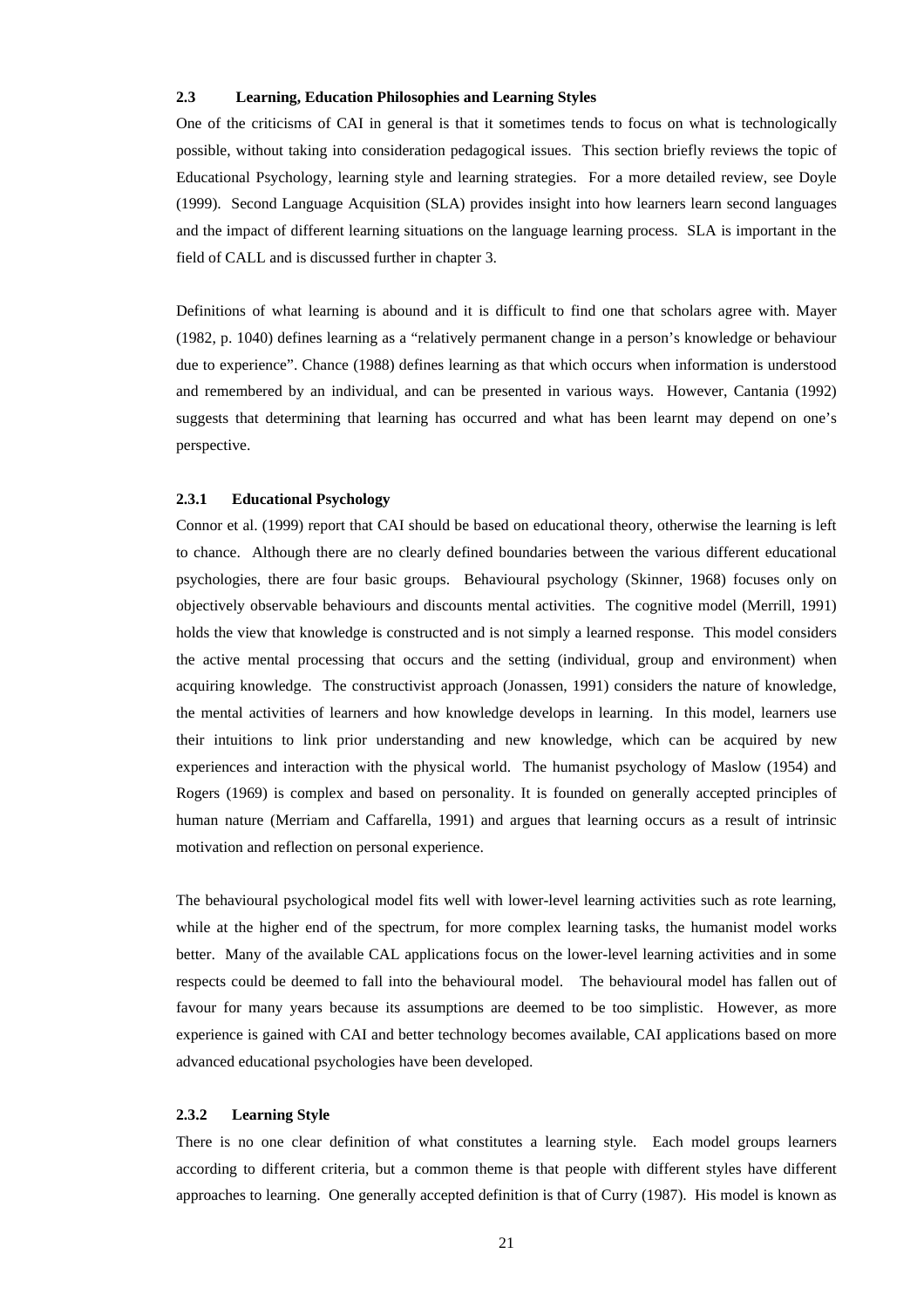the onion model and is composed of four layers: personality dimensions; information processing; social interaction and instructional and environmental preference. The personality dimensions layer accesses the influence of personality on preferred approaches to learning. The information processing layer tries to understand the learners' preferred intellectual approach to assimilating information and the processes by which information is obtained, sorted, stored and utilised. The social interaction layer deals with classroom interaction and the instructional and environmental preference layers considers the learners' preferred learning environment. More details on each layer and the various different models within each level are given in Appendix H, p192.

# **2.3.3 Learning Style and CAI**

CAI has the potential as an instructional medium to individualise the learning process (Rasmussen and Davidson, 1996). It may be more beneficial to some learners than others. For example, graphics and visually active instruction helps field dependent learners. Motivated learners who require specific instruction in a sequential format and enjoy frequent feedback, will generally benefit for CAI. Kinaesthetic, peer-oriented learners (such as the Abstract-Random of the Gregorc Mind Styles, Gregorc (1985)) will not gain as much from CAI (Dunn and Dunn, 1979) as there are limitations regarding what a learner can physically do with a computer (as least with the current technological restrictions).

Each model can be used to identify those learner types that will benefit most from CAI. In the Kolb model (Kolb, 1984), it is the concrete learners (i.e. those that learn from direct involvement in a new experience) that benefit (Enochs et al., 1984). In the Gardner model (Gardner, 1983), different techniques can be used to accommodate each type of intelligence (e.g. moving things around with a mouse for bodily intelligence, paint for spatial and telecommunications for interpersonal intelligence). With the HBDI (Herrmann, 2001), it is the right-brain learners who will gain most from CAI. Under the Gregorc mind styles, the Concrete-Sequential (hands-on) and Abstract-Sequential (logical) learners are suited to CAI whereas the Concrete-Random (risk takers) and Abstract-Random (holistic) learners can often become flustered (Gregorc, 1985).

Ideally, the aim is to create an interface that can accommodate all learners, but this may be hard to do. Also, it may be difficult for people that cannot adapt their learning style to CAI. Some degree of style flex (i.e. when the user learning style is adapted to match the CAI application) may be required (Butler, 1984). This is not necessarily a bad thing as it may expand the learner's style range but it should not be such that it causes undue stress on the learner (Gregorc, 1985).

However, the studies are not conclusive. Ross (1997) found that CAI may not be suitable for all learning styles. Interestingly, Liu and Reed (1994) report that while cognitive style groups interacted differently with a CAI program, comparable achievement levels were attained by field dependent and field independent learners. Wood et al. (1996) noted the need to cater for a variety of learning styles by providing different modalities. Cordell (1991) points out that further research is required into interface design in order to foster style matching.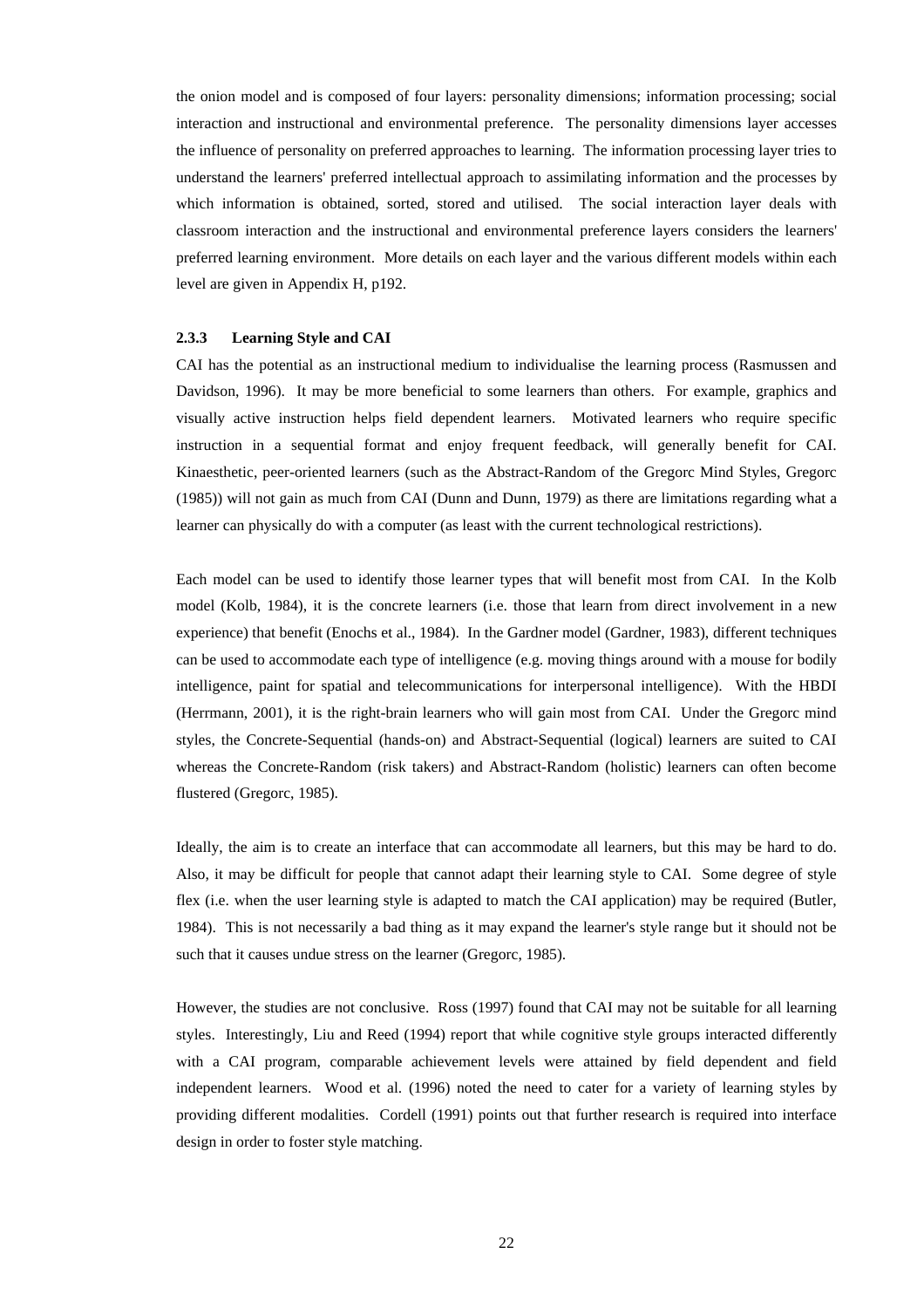Theories of learning styles and the testing of the interaction between learning style and CAI have mainly been carried out in developed countries and with learners familiar with traditional educational environments. Most EL community members would have limited formal education. Very little is known about the learning styles of those with minimal exposure to the traditional education setting. Culture may also play an important role. Cultures that have a well-established hierarchical system may foster field dependent learners, for example. People who live in an environment in which learning usually takes place by doing, may tend to have a concrete-sequential mind style. While there may be no specific information about the learning style preferences of people from EL communities, it cannot be assumed that they have a homogenous learning style. It is more likely that they will probably show somewhat similar variation to people from non-EL communities.

#### **2.4 Learning Strategies**

Learning strategies are steps taken by students to enhance their own learning (Oxford, 1990). They are operations employed by the learner to aid the acquisition, storage, retrieval and use of information (Rigney, 1978; Dansereau, 1985). This section gives a brief outline of learning strategies and their effective use. Chapter 3, which deals with CALL, will focus on strategies that are effective in the language learning environment.

Oxford (1990) identified six major groups of (language) learning strategies: memory, compensation, cognitive, meta-cognitive, affective and social. Meta-cognitive strategies include organising, evaluating, and the planning of learning. Typical instances are setting goals and objectives and self-evaluation. A cognitive strategy, which is the most common in language teaching programs (Chamot et al. (1987); Nyikos and Oxford (1987)), would entail analysing, reasoning, transferring information, taking notes and summarising. Practising and highlighting are cognitive strategies. Compensationary strategies involve guessing and inferring.

The grouping and structured reviewing of information would be described as a memory strategy. Other memory strategies include applying images and sound and employing action. Affective strategies are used when learners control their emotional state (for example, lowering anxiety). When learners work with others and ask questions they are using social strategies.

#### **2.4.1 Why Strategy Use is Important**

Learning strategies are keys to greater autonomy and more effective learning. Learners use various learning strategies and these strategies are differentially effective depending on the situation. If learners are aware of learning strategies and their effectiveness, they will be able to enhance the learning process (Oxford, 1990). However, if they are not aware of these strategies, they are missing out on potentially useful aids in the learning process. For example, language learners often underestimate how essential practice is (Rubin, 1975; Bialystok, 1981; Ramírez, 1986). If they are aware of the importance of practising (cognitive) strategies, they will be able to employ them during the learning process. Learning can be a stressful process for some, and anything that can reduce learner stress is to be welcomed.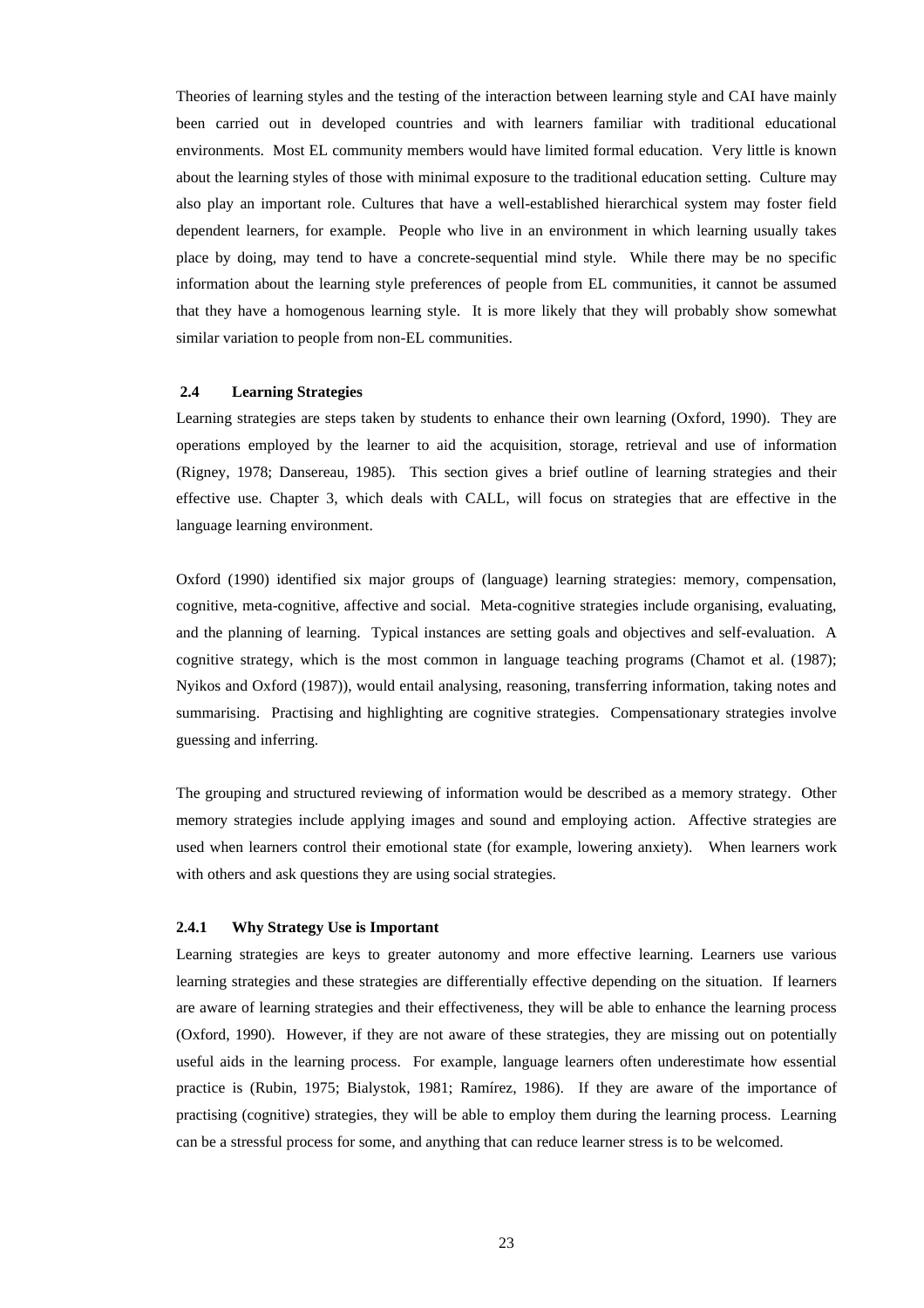### **2.4.2 Factors that Affect Strategy Use**

There are several factors that affect the use of strategies by learners including learner ability, gender, culture, attitude, motivation and learner ability to manage the learning process. Higher proficiency learners tend to use more strategies than lower-proficiency learners and the same holds true for females compared to males (Oxford, 1990). Different cultures use different language learning strategies (Reid, 1995; Harshbarger et al., 1986, Willing, 1988). Motivation, which is affected by cultural beliefs and attitude, also affects the use of learning strategies (Oxford, 1990). The ability of learners to manage their attention efficiently and appropriately is also a determining factor in the effective use of strategies (Ridley, 1997).

### **2.4.3 Impact**

Ideally, learners would already be aware of learning strategies and their effective use. However, even if they do use them, their use will generally be subconscious (except in higher-ability learners). The teaching of strategies can either be explicit (informed) or covert (blind) (Brown et al., 1983). However, it has been found that explicit instruction is more effective (Perkins and Solomon, 1987). Learners can be taught about learning strategies before undertaking a course of study. Indeed, there are various courses specifically designed for this purpose. However, incorporating strategy training exercises into regular classroom activities rather than as a separate activity, was more beneficial to learners (Oxford, 1990).

A good CAI program should be aware of the different learning strategies that exist and which ones are more effective in a given situation. It can aid the learner by informing them of the various strategies and presenting them at the appropriate points throughout the program. For example, the BBC Online Language Web site (BBC, 2000) has a page on successful learning tips. Many modern language textbooks give hints to their learners about how to learn (e.g. Sueños, 1996). The framework developed in the project will provide the learner with such tips and hints as part of the program.

This project is aimed at EL learners. The sense of community may be stronger amongst these learners than in the mainstream language learner. This may impact the learning strategies used by the learners and determine those that are culturally acceptable for the learners. For example, social strategies that involve working with others may be suitable for EL learners. If writing does not play a big part in the life of the EL community, it is possible that the learners will have quite advanced memory strategies available to them if they are accustomed to memorising information as part of their daily life. On the other hand, taking notes and summarising (a cognitive strategy) may not be immediately applicable. While EL learners may not have much exposure to traditional education methods, this does not imply that they may not use learning strategies. Indeed, it would be interesting to observe the transfer of learning strategies from other domains to the language learning domain.

#### **2.5 Learner Autonomy, Learner-Centredness and the Locus of Control**

#### **2.5.1 Learner Autonomy**

Learner Autonomy is seen as one of the most important elements of CAI. It has been widely discussed in the research literature (e.g. Little 1990, 1997). It is generally defined as an ability to take charge of one's own learning (Dickenson, 1995; Littlewood, 1996). Learner Autonomy occurs when the learner has the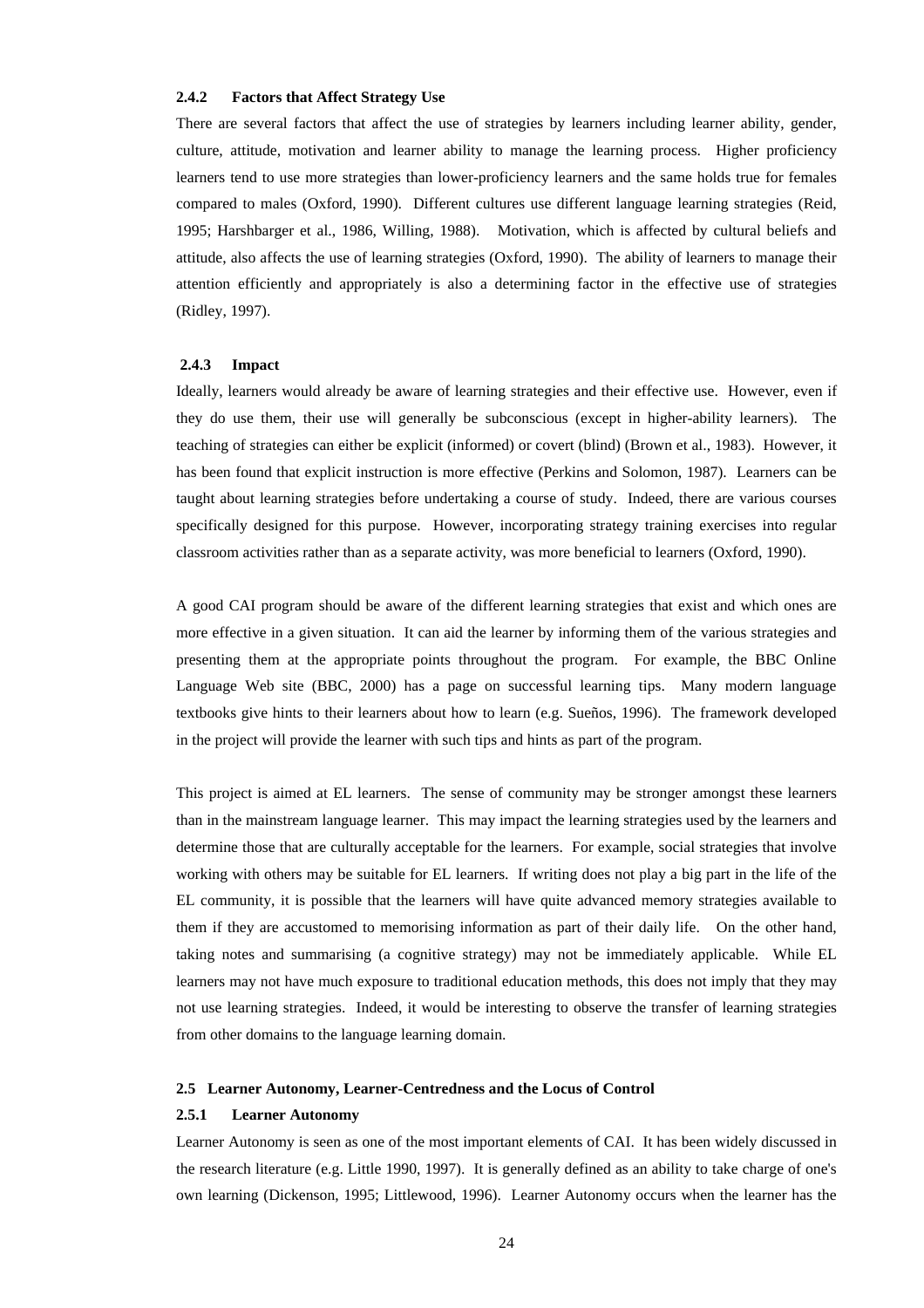"capacity for detachment, critical reflection, decision-making and independent action" (Little, 1991 p4). Independence and individual responsibility are core notions of LA. With the increased use of modern communications technology (email, discussion groups) and co-operative approaches to learning, most noticeably in CALL, the notion of learner interdependence (between a group of learners and teacher) has emerged (Little, 1990; Blin, 1999).

In the traditional classroom situation, all the learners must follow the teacher and often LA is not encouraged. The task to be learnt is decided by the teacher, who also controls the pace of a lesson. This makes it hard on many learners, whose ideal learning pace is different from that established by the teacher. With a CAI program, learners can work at their own pace. The learner can spend more time on those topics that are causing difficulty. Information can be reviewed and tasks can be repeated until the learner is happy to move on to a new topic. The learner feels in control and that usually enhances satisfaction levels with the learning process.

## **LA – the Benefits and Problems**

LA has many benefits. It increases the motivation to learn and thus the learning effectiveness (Ulitsky, 2000). Self-esteem can be raised and often actual/perceived proficiency (in the learning task) is enhanced. Little (1990), however, cautions against assuming that learner autonomy equals selfinstruction, in that self-instruction is not the only or sufficient condition under which learner autonomy can occur or be exercised.

Learners can gain greater autonomy when they are aware of different learning strategies and their effectiveness and know how to use them. Despite the accepted benefits of LA, its potential has not been fully realised. Many educational systems do not explicitly teach their students how to be autonomous learners and this gives rise to problems with some CAI programs. LA can be very powerful if used correctly, but if not handled correctly it can negatively affect the learning outcome, as learners can become confused and frustrated by their new found freedoms.

# **2.5.2 Learner-Centred CALL**

The concept of Learner-centred design is an important one in education. It means focusing on the learner and his/her needs and motivations. Arizona (2001) discusses learner-centred education, defining it as placing the student and the learning process at the centre of the decision making process. The concept of learner-centredness is also important in the area of curriculum/syllabus design.

Various authors have proposed Learner-centred principles. APA (1997) list 14 principles grouped into cognitive and meta-cognitive factors, motivational and affective factors, developmental and social factors and individual difference factors. Hoven (1999) proposed the following five principles for learnercentred CALL

- 1. A socio-cultural methodology provides a suitable paradigm.
- 2. Learner-centred features include recognition of features and their propensity to change. Depending on its potential to be modified, a feature will either be identified as less amenable to change (e.g. sex or age) or somewhat/more amenable to change (e.g. learning style) and dealt with accordingly.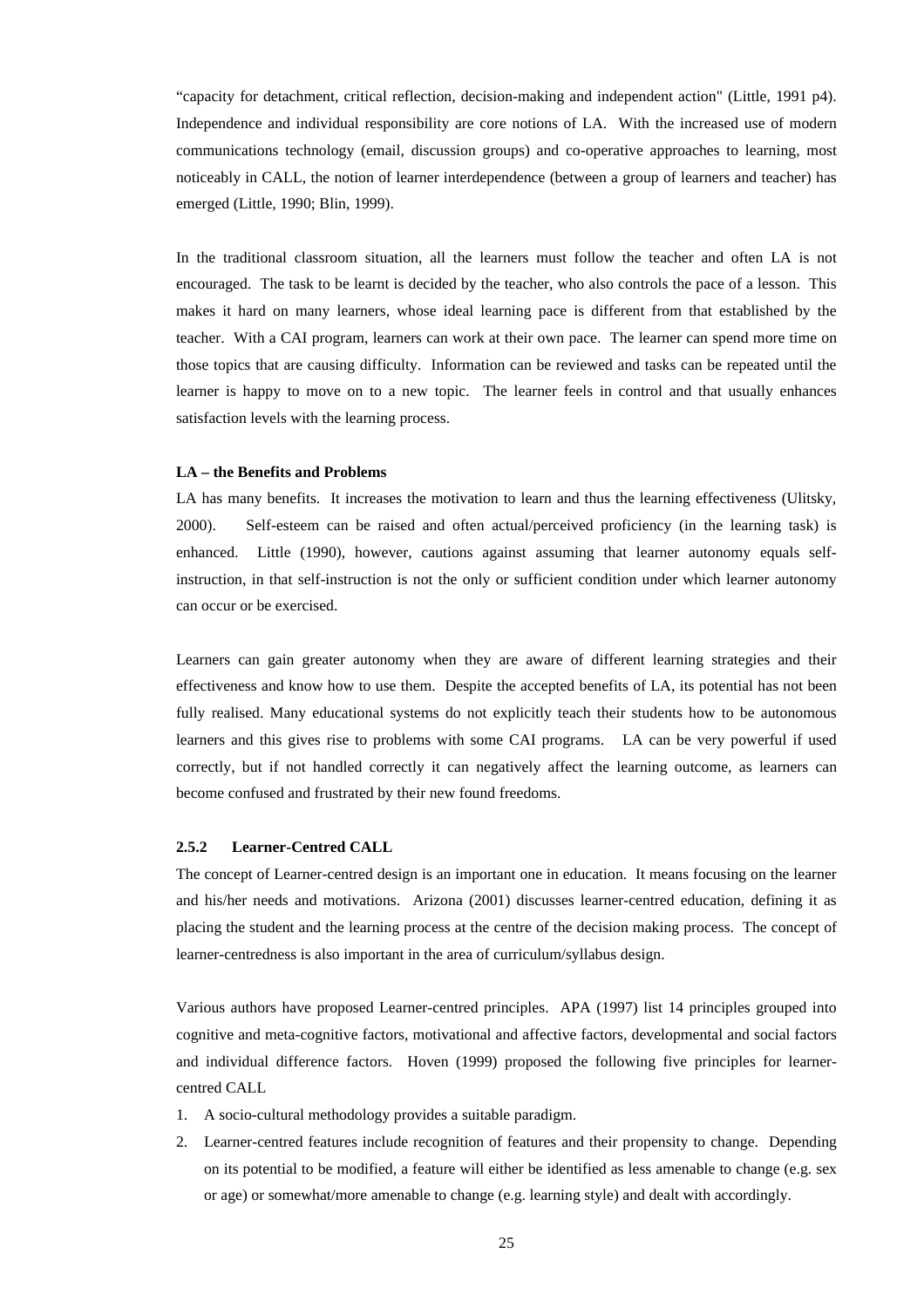- 3. Learners must be taught how to manage control in a learner-controlled environment (see next section 2.5.3).
- 4. Task-based pedagogy (e.g. one that recognises that language learning is a developmental process Kumaravadivelu, 1993) is a good framework to use.
- 5. Models of good practice from SLA and CALL should be used.

Hémard and Cushion (2001) point out that learners should be more involved in the CALL development process. Blin (1999) refers to the benefits of a learner-centred approach, which works in tandem with the promotion of LA.

# **2.5.3 Locus of Control**

### **Definition**

The locus of control refers to what controls the learning process. A program is defined as either program controlled or learner controlled. Learner-controlled programs (as opposed to program-controlled programs) allow learners to decide what and how they are going to learn. Learner control can refer to many different factors. It may refer to the learner's ability to control the amount of practice, feedback and review. It can also refer to the method of instructional delivery (lecture, discussion). The amount of instruction may also be under learner control. Under learner control, learners can tailor instruction to their own needs and preferences. We have seen that learners have different learning styles and the ability to tailor a program to their own style should improve the learning outcome. Learner control over the learning environment is pedagogically compelling (Meskill, 1991, 1996).

# **Benefits**

CALL literature refers to the benefits of learner-controlled programs. In a learner-controlled environment, learners have increased levels of motivation (Kinzie et al., 1988). Learner control can alleviate boredom, anxiety, and frustration while maintaining learner attention (Steinberg, 1977). Students report greater satisfaction levels (Schnackenberg and Sullivan, 2000).

#### **Increased Learning?**

Goforth (1994) states that the potential of learner control has not been empirically proved. Different studies have produced different answers to the question of whether or not learner control actually increases learning. In theory, the ability to tailor a program to one's own style preferences should enhance learning. Some studies (Ross and Rakow, 1981; Pollock and Sullivan 1990) have shown that learners learn less with learner controlled programs. However, other studies (Gray, 1987; Kinzie et al., 1988; Ross and Morrison, 1989) have reported that learners learn more with learner controlled programs.

### **The Learner Control Paradox**

On the one hand, the increased flexibility and customisation offered by learner controlled programs fits well with the "each learner is an individual" and learner autonomy philosophies. However, sometimes the switch to a learner-driven approach does not work well. Why would this be the case? Surely allowing learners to determine what, when and in what order they learn, would enhance the learning outcome?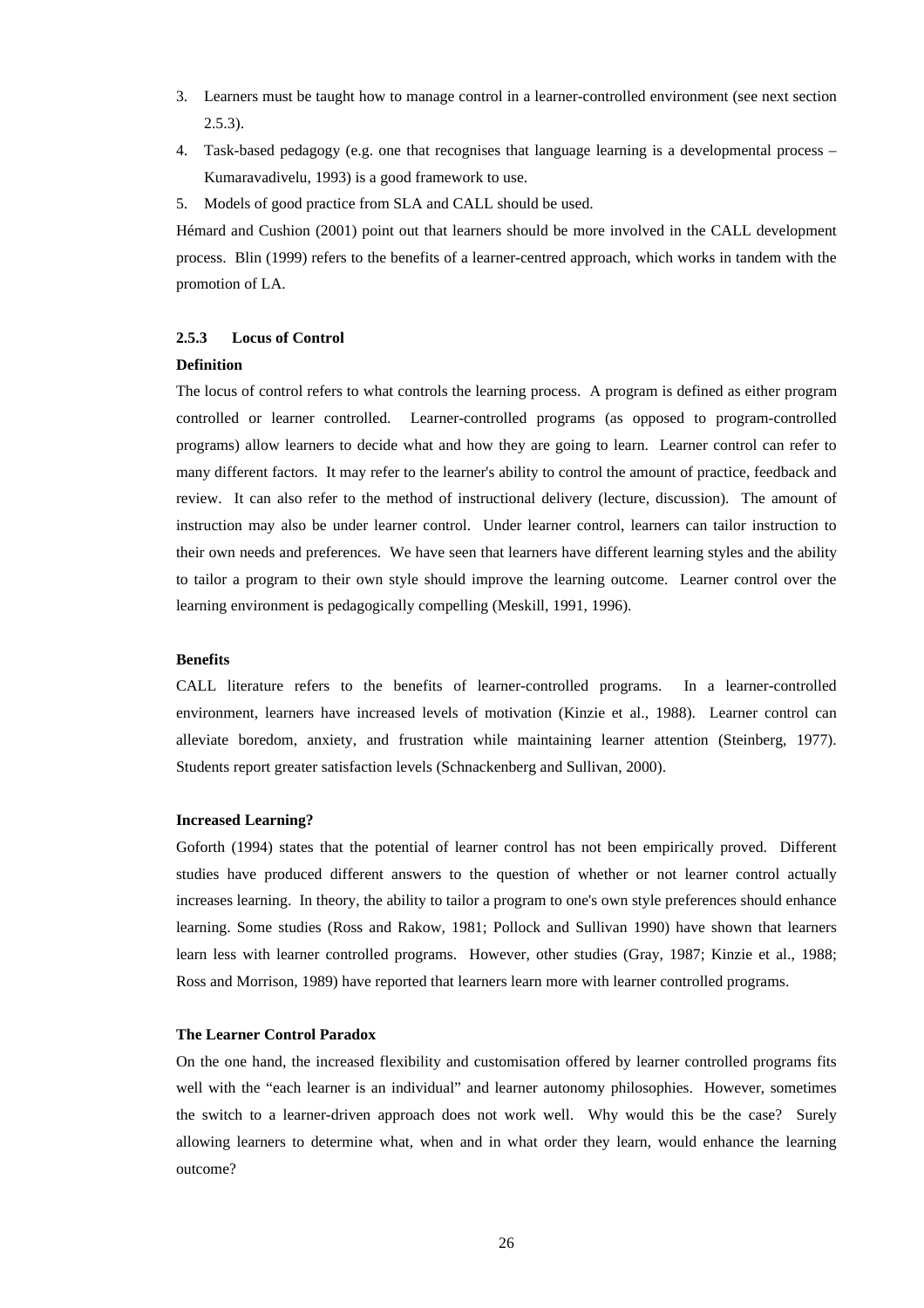One explanation is that the learner does not know "how to learn". While the advantages of such an approach may work for higher-ability learners, this may not be the case for lower-ability learners. Schnackenberg and Sullivan (2000) contend that learner-centred programs may not be suitable for all types of learners. The underlying philosophy in learner-centred programs is that learners are aware of their needs and know how to achieve them. While this may be the case for higher-ability learners, is does not always hold for lower-ability learners. Lower ability learners need the guidance provided by a Program-Centred program to get the maximum benefit from a CAI program. A program that makes a relatively high amount of practice available to learners as the default route is likely to be more effective than one that offers less practice opportunities.

Several researchers (Salomon et al., 1989; King, 1991) refer to the value of providing online learning guidance to students lacking (language) learning skills and strategies. Well-designed instruction in learning strategies is the most effective method in assisting all learners to control their own learning process. However, up to now, the whole process of learning strategy instruction has not been extensively integrated into the teaching process, perhaps because it is a relatively new element in the whole process.

The locus of control should be viewed as a spectrum rather than an either/or dichotomy. A CAI program can be considered to allow more or less learner control. With lower ability learners, the presentation of more (rather than less) information and exercises should be provided as the default option. Learners tend to stick with the default settings (eventually, if not initially) and thus the program should guide the learner through the system in a "fuller" (more information) rather than a "leaner" (less information) mode.

# **2.5.4 Factors that Affect the Efficiency of the Learning Process**

Various studies (Ford and Chen, 2001; Toyoda, 2001; Lee, 2001) report that there are various factors that affect the learning process. Such factors include courseware characteristics (manner of presentation and locus of control) and student characteristics (gender, attitude and learning style). The factors can be broken down in to two groups, computer factors and learner factors. Figure 2.2 shows a list of the main factors involved.

| <b>Computer Factors</b>            | <b>Learner Factors</b>                        |
|------------------------------------|-----------------------------------------------|
| Fit with the topic                 | General factors (motivation, attitude, stress |
| Fit with the target user group     | management and background knowledge)          |
| <b>Presentation format</b>         | Fit with learning style                       |
| Locus of control                   | Knowledge and use of appropriate learning     |
| Accessible and reliable technology | strategies                                    |
|                                    | Adaptability to the computer environment      |
|                                    | Sufficient computer literacy                  |

Figure 2.2 Main computer and learner factors involved in the learning process

### **Computer factors**

Consideration must be given to how well the topic maps onto the computer environment. Tasks that demand a lower-cognitive level (e.g. simple exercises) are well suited to CAI applications, as they are good for reinforcing basic fact-oriented learning. It is important that the CAI software fits well with the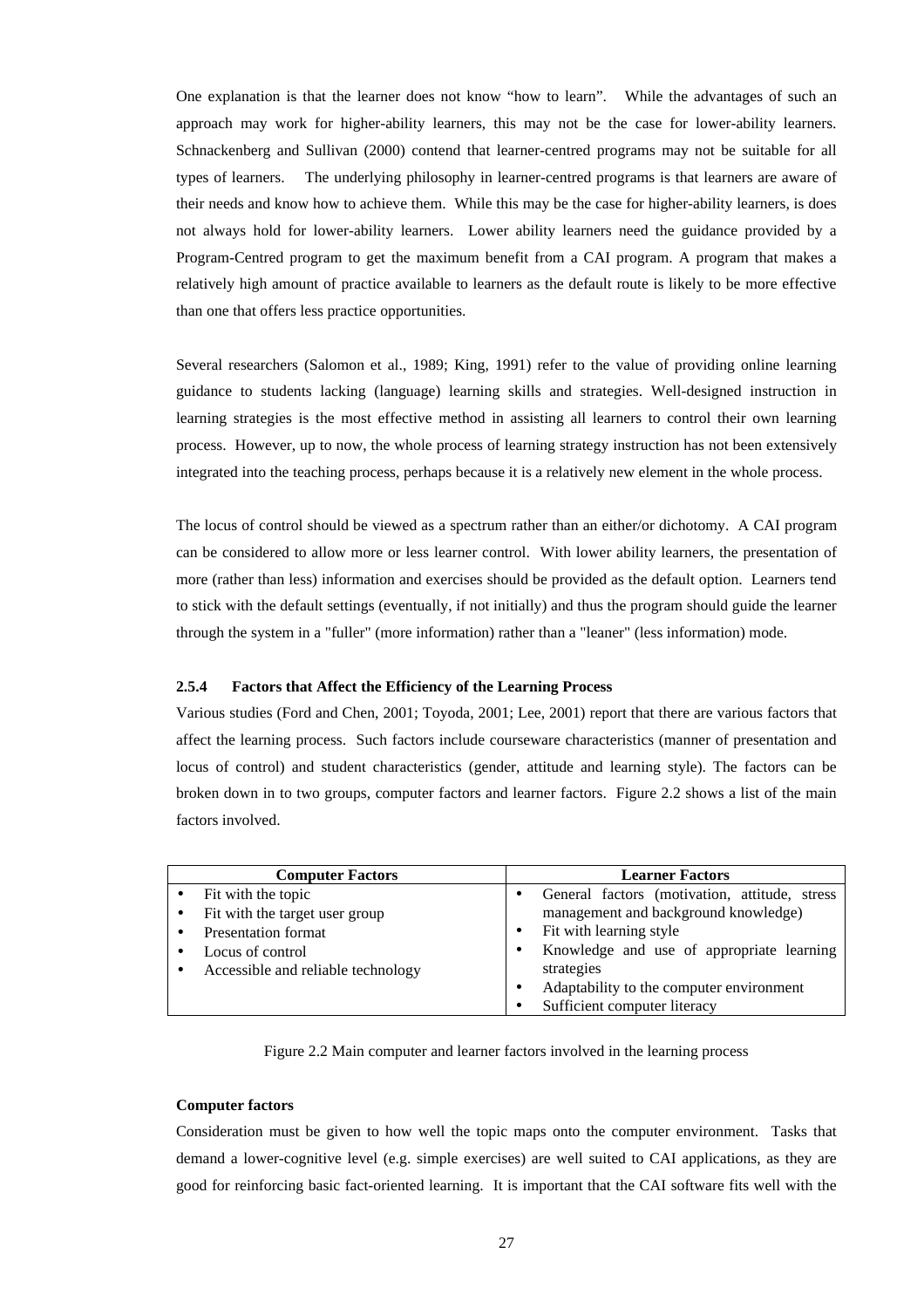target user group. CAI is usually beneficial to lower achievers and those from lower economic strata. This is due to the fact that features that are offered by CAI applications are those which suit these types of learners including drill and practice, privacy and immediate feedback and reinforcement. The target users of the template would typically share these characteristics.

In order to cater for different learning styles, different presentation formats and multimedia formats should be used where appropriate. Learners who live in developed countries and are used to traditional learning methods, may like to see textual information, along with visual and audio elements in CAI material. However, EL community members may have low literacy levels and thus may prefer the visual and audio elements over the textual information. Moreover, different cultures may prefer different presentation styles, with some preferring loads of information on the screen while others may prefer less information, presented in a more spacious manner.

CAI can offer the learner control over the learning process. The degree of freedom or control available to the learner must be considered. Sufficient guidance must be provided for the lower-ability learner. Given the limited education exposure available to the EL community members, familiarity with learner controlled programs cannot be assumed. It is therefore important to provide information on how to use CAI materials. Cultural considerations are important in this context. For example, some cultures may want just guidelines and prefer a "try-it-and-see" approach, while others may prefer to have more detailed instructions.

In a CAI environment, it is important that the CAI program is easy to use and reliable. Studies have shown that initially students accept that there will be problems with a CAI program but as the "wow" factor disappears, there is less tolerance for computer related problems. While some 'techno-savvy' students may relish the opportunity offered by such problems, they are more likely to arouse negative sentiments in less 'techno-savvy' learners (Toyoda, 2001). In an EL context, it is imperative that the technology is accessible and reliable. Familiarity with computers cannot be assumed and anything that could cause learners to feel insecure, such as the computer failing or crashing, must be avoided if at all possible.

#### **Learner factors**

Learner factors include motivation, attitude, stress management, and background knowledge. If motivation is high and the student has a positive attitude, it is more likely that a successful learning outcome will be achieved. There is always a certain amount of stress associated with the learning process, but if the learner can handle this properly, it should not negatively affect the learning outcome. Obviously, background knowledge can also affect the learning process. In the EL environment, the motivation may be different from that of a non-EL environment and may have to be fostered (see section 6.6.2.2, p102). While EL community members may not have background knowledge on languages and linguistics, they may have hidden knowledge about the EL via words for plants, animals and place-names. Phrases and structures from the EL may also have been borrowed into the dialect of the locally dominant language.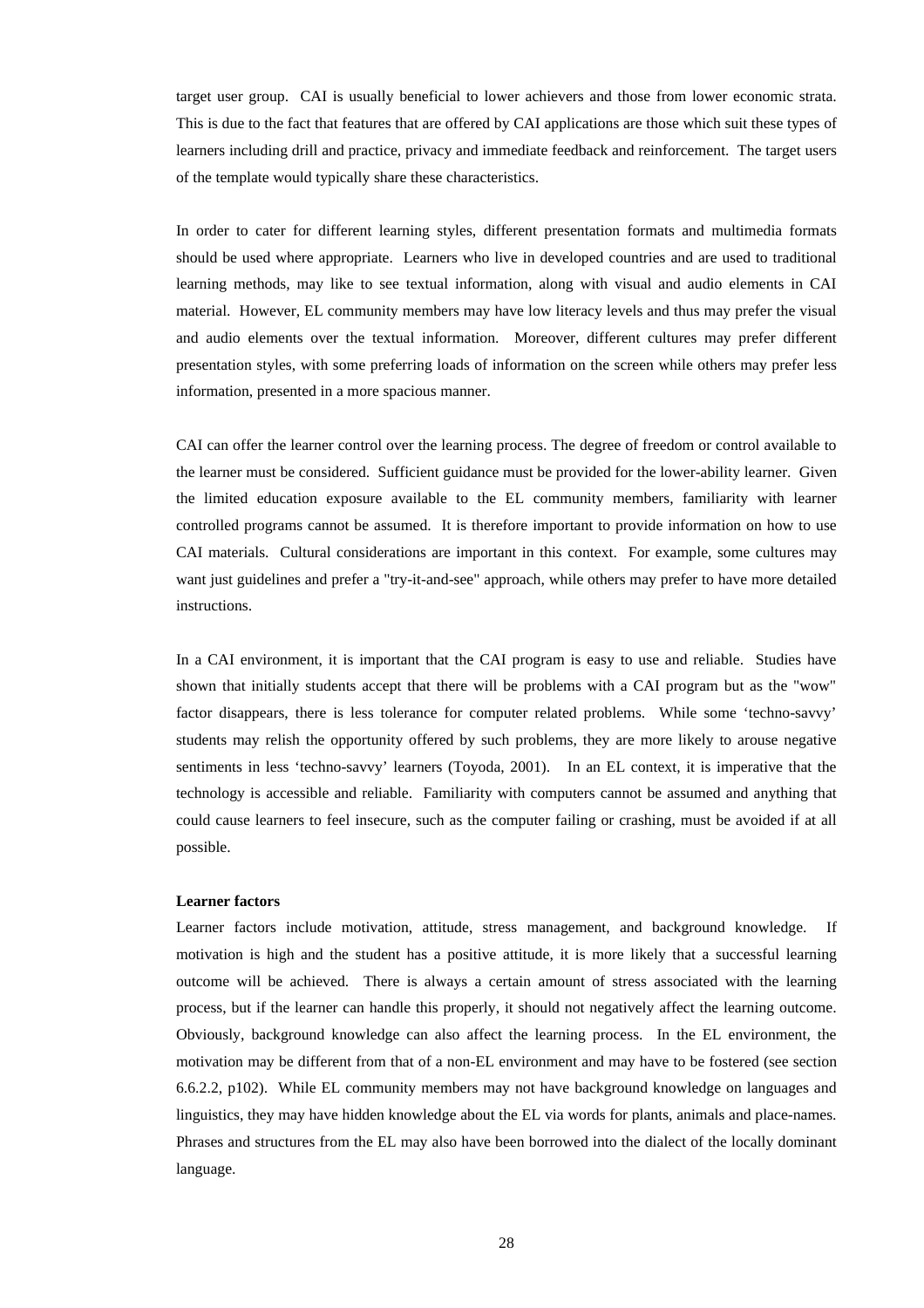It has been shown that people have different information processing strategies and different learning styles. Also, different strategies can be more (or less) effective in different situations. If people are presented with information in a manner that suits their learning style, the learning process will be more effective. Ford and Chen (2001) report that matching/mismatching between teaching and learning styles can have significant effects on learning outcome. Thus, it is important to cater for different learning styles so as to accommodate successfully as many learners as possible.

Knowledge of learning strategies and their use is a factor that affects the efficiency of the learning process. Oxford (1990) reports that more adept learners know a range of different learning strategies and their appropriate use. Learners can be trained in strategy use. It is unlikely that EL community members will be aware of learning strategies and it is therefore desirable to provide learning strategy information in an explicit manner.

Not all learners adapt equally well to the computer/web learning environment. Lee (2001) reports that with Web Based Instruction (WBI), not all students learn uniformly. Lee identifies four different adaptation styles, based on perceived ability and satisfaction levels with a program. Model learners are those who perceive themselves as high-ability learners and report satisfaction with a CAI system. The disenchanted, although of high-ability, report dissatisfaction. Maladaptors, although not of high ability, report satisfaction. Finally, the fanatics are low ability learners who report dissatisfaction. While a CAI program cannot cater for each type perfectly, it should take dissimilar adaption styles into account. Further research is needed into why learners have different adaptation styles and what can be done to help support different adaptation styles.

To use a CAI program, one must be able to use the computer. A minimum level of keyboard/mouse skills is required. People accustomed to using a computer may underestimate the computer-related anxiety and frustration among learners who are novice computer users. This causes two problems. Firstly, this anxiety can inhibit knowledge acquisition in some learners (anxiety is not conducive to learning, whatever the medium). Secondly, they must allocate cognitive resources to actually using the computer (for example, wondering how to select an option as opposed to considering which is the correct option). These resources are therefore not available for the processing required to learn the current topic. Toyoda (2001) found that sufficient computer literacy in students is a necessary condition for successful autonomous learning in a CALL environment. This is an important consideration in the Endangered Language context, where literacy levels may be quite low. It means that extra care must be taken with the clarity and presentation of information and implies that attention must be paid to non-textual information (e.g. sound and audio elements).

# **2.6 CAI, Cultural Issues and Endangered Languages**

CAI has generally, although not exclusively, been studied in a Western setting. Culture and language learning are much more inherently intertwined than other CAI applications. This section looks at some of the culture and CAI issues while the interaction of culture with the CALL domain is addressed in chapter 3. Findings about the benefits and effectiveness of CAI must be understood with its predominant Western cultural orientation in mind. This is not to imply that they will not carry over to non-Western cultures,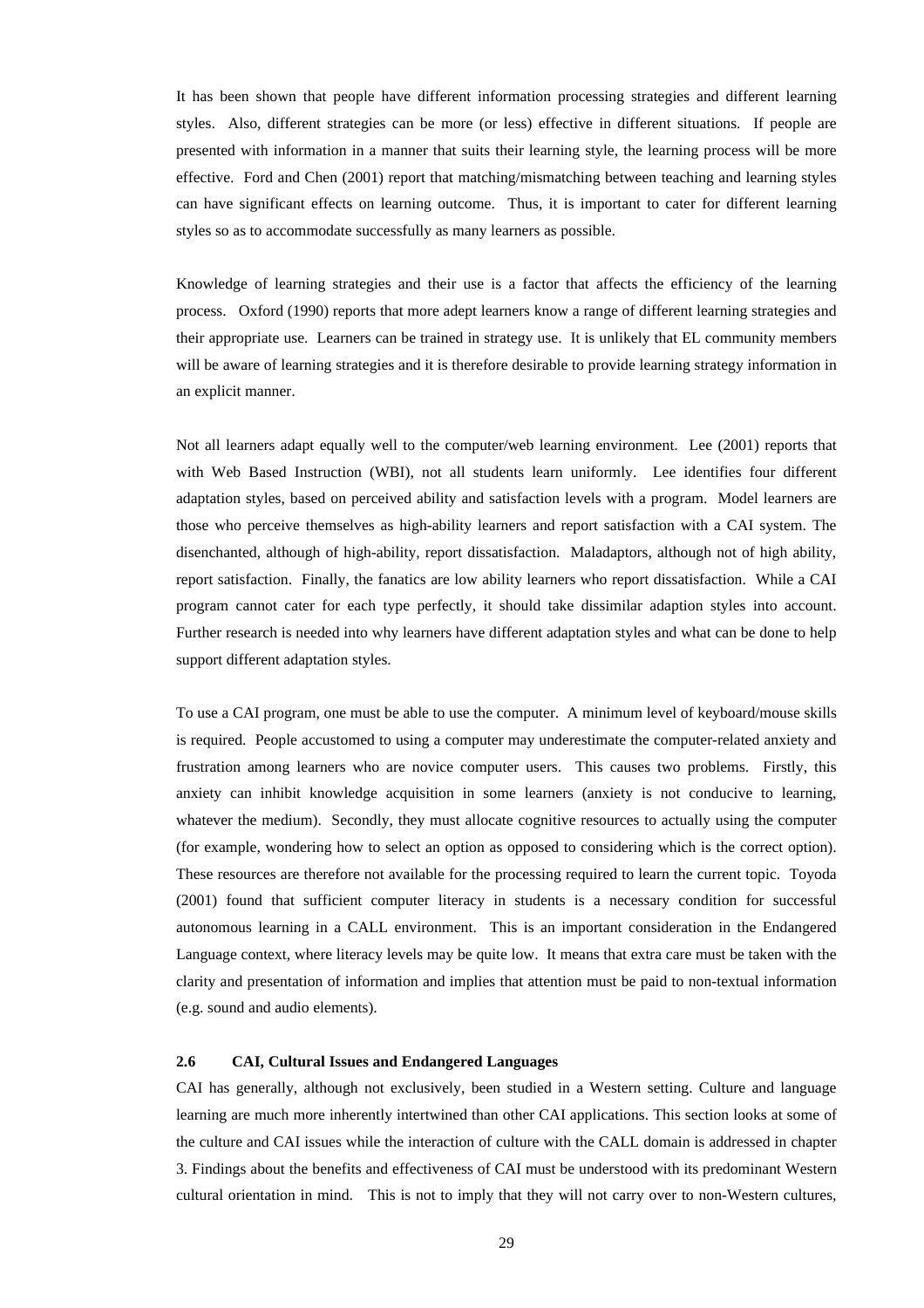but rather that some adjustments may be required. Geres (1997) notes the scarcity of information on cultural approaches to CALL design and suggests that learners from non-Western cultures, studying in a Western environment, should be made aware of the Western way of learning. One of the reported benefits of CAI is the ability for the learner to work at his/her own pace and manner. This ties in neatly with Western democratic ideas (Geres, op. cit.). However, Geres (op. cit.) recommends that non-Western students must be provided with explicit information about Western ways of knowing, learning and teaching if they are to avail of the benefits of CAI.

Two examples from non-Western cultures serve to illustrate this point. Asian students (e.g. Chinese or Japanese students) are generally accustomed to an educational environment in which the learner is a passive participant in the learning process. If the CAI program has been developed from a Western cultural perspective, the Asian students will need to be made aware of the learner control approach and given guidance as to how to avail of it, perhaps on a gradual basis. Another example, given by Geres (based on research of Lakoff (1987) published by Driscoll (1994, p228)) comes from the Dyribal speakers of Australia. In their system of classification of words, males, kangaroos and fish would be in one group, while females, dogs and birds would be in another. Thus, in a hypothetical CAI program which asks the learner to pick the odd word out of the group (woman, man, dog, bird), the Dyribal speaker would choose man, based on his/her cultural epistemology, rather that the bird (as would be the case with Western cultural epistemology). This has implications for how feedback is given when students answer questions incorrectly. In this case, for example, the "error" does not arise due to the learner's misunderstanding of the words "man" or "bird", but rather their intrinsic understanding of classification. Vance (1997) and her team at the British Columbia Institute of Technology have developed a curriculum that explicitly incorporates cultural information into the English as a Second Language (ESL) curriculum. It includes information about working cooperatively in groups and how to handle team meetings.

Information about CAI and Endangered Languages is also very scarce. While ELs share several characteristics with Less Commonly Taught Languages (LCTLs - see section 3.7, p52), the lack of formal education and the generally low social and economic position of the learners sets them apart from mainstream CALL learners. The lack of formal education implies that the learners may not have experience of the sequence of a lesson and therefore may not be able to navigate around the system without guidance. While drill exercises are out of favour amongst some educationalists, they are suitable for learners who lack confidence and gain from the straightforward testing approach. One disadvantage that those without exposure to foreign or second language learning have is that they may not have a repertoire of learning strategies available to them. Therefore, explicit provision of learning strategy information would be of benefit to them.

Learner Autonomy has been recognised as being important in the learning process. However, it is often difficult to foster and achieve amongst learners. This is often due to the fact that learners, who are used to being passive learners in their previous educational settings, find it difficult to take control of their own learning. This is only a speculation, but it may transpire that Learner Autonomy is not so difficult to achieve amongst learners with limited formal education. This is because they have generally taken control (albeit unconsciously) of their own learning by default (due to the lack of formal or directed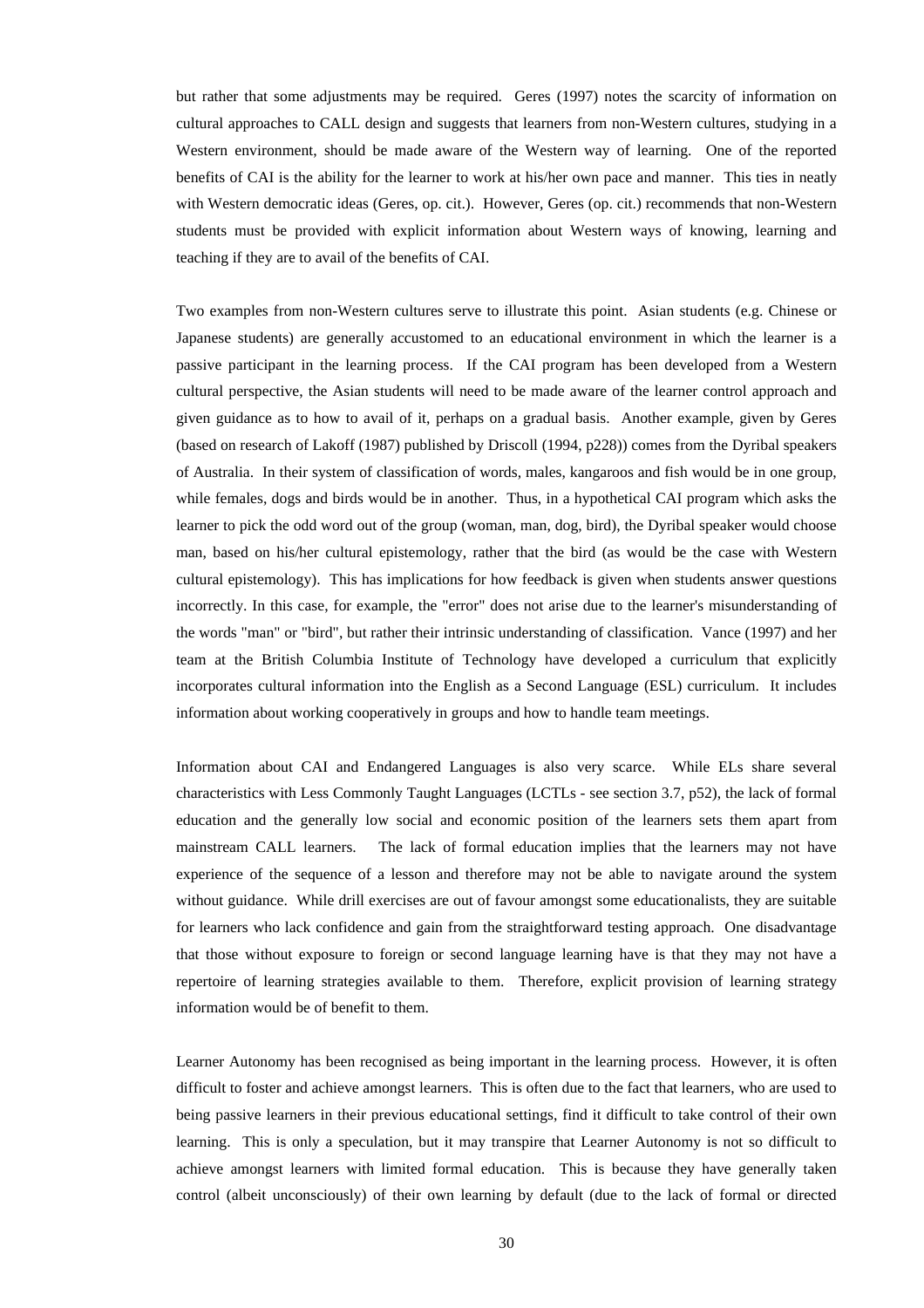learning). From my limited experience of Pipil community members and people from low-income backgrounds in El Salvador, I would imagine that they would have less reticence in asking questions and have less inhibitions about the (non-formal) learning process. Whether or not this would translate to the CAI learning situation is an interesting question.

### **2.7 Impact on the Proposed Framework**

It is hard to draw conclusions from the literature review in sections 2.3, 2.4 and 2.5 as in each case the findings reported are relative to a particular scenario, task or learner type, theoretical assumption. However, several broad trends can be identified. Nearly all of the CAI related studies have sought to show that the CAI learning progress is at least as good as, if not better than, the traditional approach. Generally, the results have shown that CAI is beneficial or neutral in terms of learning outcome. Thus, in an environment where perhaps the traditional approach is not even available (as may be the case for ELs), it can be hoped that a CAI /CALL program has the potential to be beneficial.

The design of the framework should bear in mind the factors that influence the effectiveness of a CAI program, while at the same time considering the special constraints of the EL context. The program should aim to cater for various different learning styles and make use of multimedia where possible. It should try to reduce user stress with the use of the computer. Care must be taken to minimise the extra cognitive load imposed on learners, who are not proficient with the use of the computer and the related computer anxiety they may experience. The framework should try to keep the user interface as simple and as clear as possible.

While it would be great to teach learners about learning strategies and their use in general, the cognitive load associated with learning new strategies explicitly, on top of the intended learning goal (i.e. the language), would be too off-putting for the learners. The learners are not computer specialists and have little no or language learning experience (chapter 6, section 6.5.2.1, p102 provides a learner profile). Thus, learning strategies, especially language learning strategies, will be presented to the user as a tool within the program, which can be viewed when the user wishes, rather than as a "format, must do" part of the program. The framework, while allowing learner control, will provide guidance to the learner throughout the use of the program. It will have a web-based interface with hyperlinks, which provides flexibility and learner control.

#### **2.8 Summary**

This chapter explained the purpose of the project, which is to create a template for a CALL program for Endangered Languages. It presented the background to CALL in the EL context. The objectives (template development, CALL material development and language documentation) were stated, along with the requirements (ease of use, modifiability and the production of a CALL program) and the constraints (both technological and time based). The interdisciplinary research methodology used in the project was presented. It draws on CALL, EL and Software Engineering domains. CAI was introduced, with its benefits and problems and an outline of different CAI types. A brief summary of learning styles was provided along with their preferred presentation formats (from the field of Educational Psychology). The use of learning strategies and their effectiveness was shown to be important. The potential of